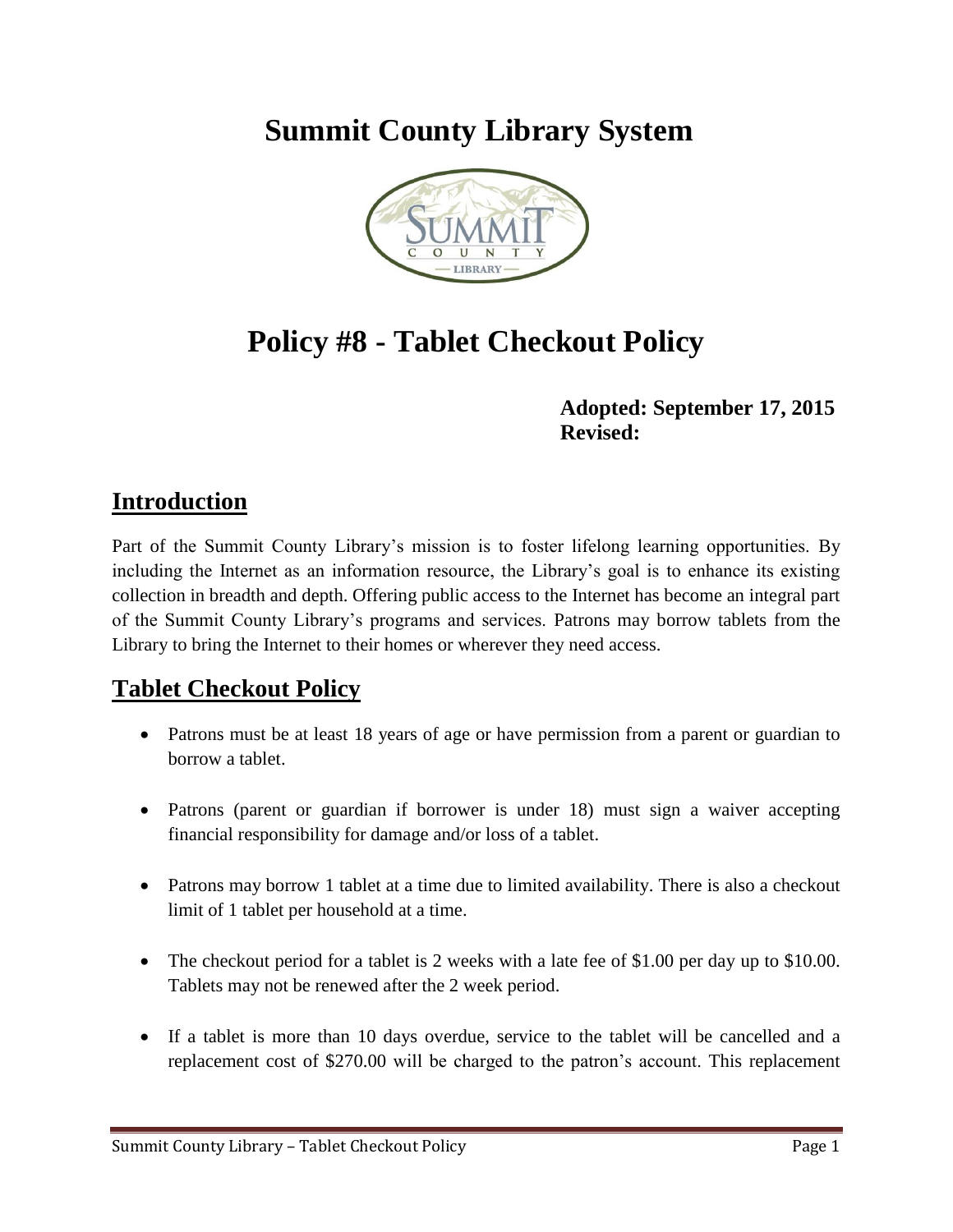amount will be waived if the tablet is returned in good working condition within 30 days of the due date.

- If a patron damages or loses a tablet and is required to pay the \$270.00 replacement cost, the Library will waive any late fees incurred.
- The Library is not responsible for any activity performed while using the tablet and any damages to a personal device that may result from using the tablet.
- Tablets have a data plan of 1 gigabyte per month. Once 1GB is reached, service will continue but at a slower rate. There is no risk of overage charges. Patrons should consider checking out a mobile hotspot from the Library simultaneously if they need to use more than 1GB of data.
- The Library is not responsible for lack of coverage/signal of the tablet in different areas. Coverage levels vary depending on the area.
- Basic instructions for how to use the tablet will be provided. Library Staff is happy to assist you or you can call the T-Mobile support line at 1-800-375-1126.